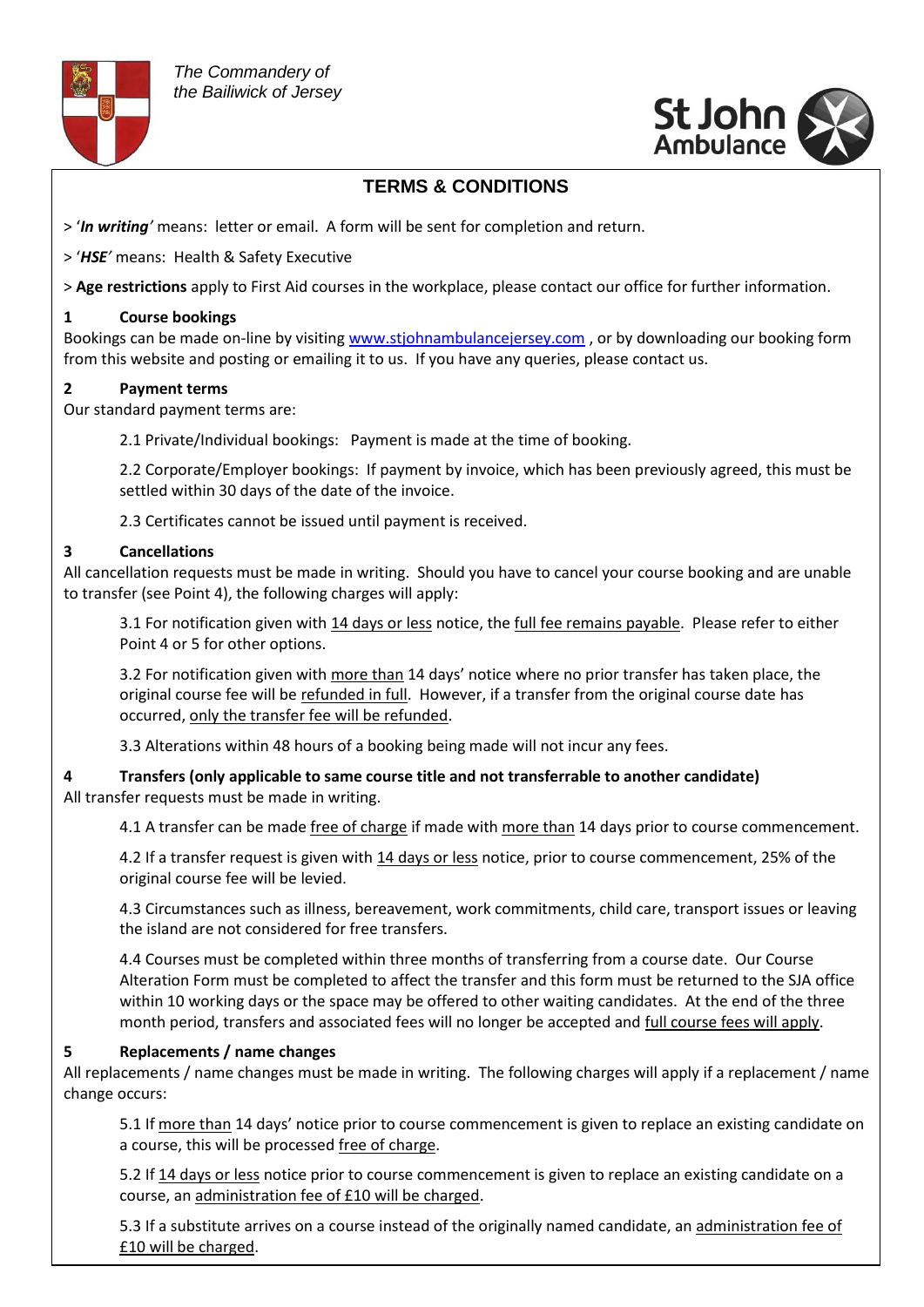



#### **6 Non-attendance**

If you do not attend a course and have not previously informed us, in writing, the full course fee remains payable.

#### **7 Late arrivals, missed or incomplete sessions**

To conform with the issuing of Statutory Certificates, attendance at all sessions is mandatory. Any combination of the points below would mean that insufficient knowledge or skill will be achieved and the trainer reserves the right to terminate training. In all such cases the full course fee remains payable:

- 7.1 Late arrival
- 7.2 Missed session
- 7.3 Early departure
- 7.4 Inability to sign the Medical Declaration on arrival at a course

#### **8 Course cancelled by St John Ambulance**

On occasion, St John Ambulance may find it necessary to re-locate, re-schedule or cancel a course. In such circumstances, as much notice as possible will be given and the following options will apply:

8.1 A free transfer to another course date (in the case of re-qualifications, we will offer a new date within the validity of the certificate where available, including the 31 day extension. Should one not be available, option 8.2 will apply).

8.2 In the case of re-qualification courses, should a date within the validity of your certificate (incl 31 day extension) not be available, St John Ambulance will offer a full course date at the price of a re-qualification course, to be attended within a 3-month period.

8.3 A full refund of fees paid.

#### **9 Re-qualification courses**

9.1 To be eligible to attend a re-qualification course, candidates must be in possession of a valid certificate, in the appropriate subject that they wish to be re-qualified in, issued by a HSE approved provider.

9.2 A re-qualification course may be attended either prior to, or up to, a maximum of 31 days after certificate expiry. It should be noted that during the extension period the candidate is not considered to be a qualified first aider.

### **10 Reminder process**

Up to three months before expiry of a candidate's certificate, St John Ambulance will make every effort to advise the candidate that a requalification course is due in the following; FAWR, PAEDR and AEDR. However, it remains the responsibility of the candidate/their employer to ensure that a requalification course is booked prior to expiry of a current certificate (see Point 9.2 above), otherwise a full course will need to be taken, at the candidate's/employer's expense.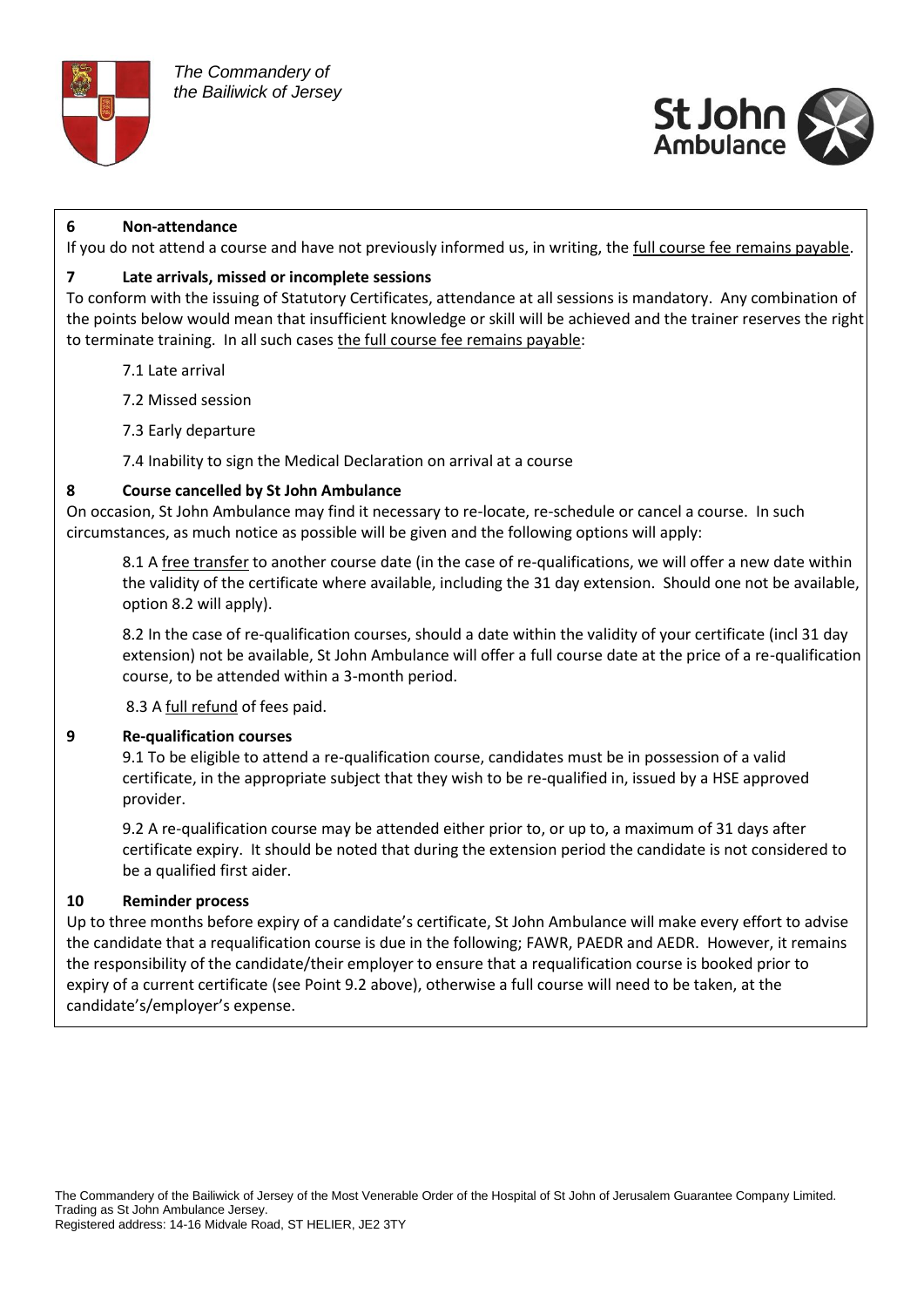



# **DATA PROTECTION & CHILD PROTECTION**

**Collection of personal data and email addresses -** We will only require you to provide us with the personal information appropriate for us to complete the booking. For example, when you book a course we require you to provide us with sufficient personal information for us to process your request, despatch the booking confirmation, ecertificate and also so that we may contact you in the event of a problem. You may provide us with additional information at your own discretion.

**Use of your information -** We will use your information to provide and personalise our service. We will use your contact details to communicate with you.

**Due to Child Protection Guidelines the following applies:**

**Workplace courses –** No-one aged under 16 can attend.

**Community courses –** Attendance from 12 years of age but if aged under-16 must be accompanied by an adult who will also take the course.

# **GUIDELINES FOR CANDIDATES AND EMPLOYERS**

All our courses are delivered and assessed in English, therefore, candidates need to have a good understanding of the English language. If candidates are unable to communicate verbally in English there is a likelihood that they will not reach the level of competence to pass the assessment.

If a first aid course is required in a different language (Polish or Portuguese), please contact the office to discuss further.

The duties of a first aider can be physically demanding. It is the joint responsibility of the employer and candidate to ensure that the candidate is free from any condition which would affect their capability, and that they have the aptitude to cope with an intensive course of study. We welcome candidates with disabilities for training, but it remains theirs and their employer's responsibility to ensure that they are appropriately supported in their workplace.

Please contact our office if there is anything you would like to discuss.

Candidates must have read our full Medical Declaration prior to course commencement. This is sent with joining instructions at the time of booking. Candidates arriving on any course who are not able to sign the Medical Declaration confirming that they are fit to attend, will be unable to remain. Please see Point 7 in the Terms & Conditions above.

The Commandery of the Bailiwick of Jersey of the Most Venerable Order of the Hospital of St John of Jerusalem Guarantee Company Limited. Trading as St John Ambulance Jersey. Registered address: 14-16 Midvale Road, ST HELIER, JE2 3TY